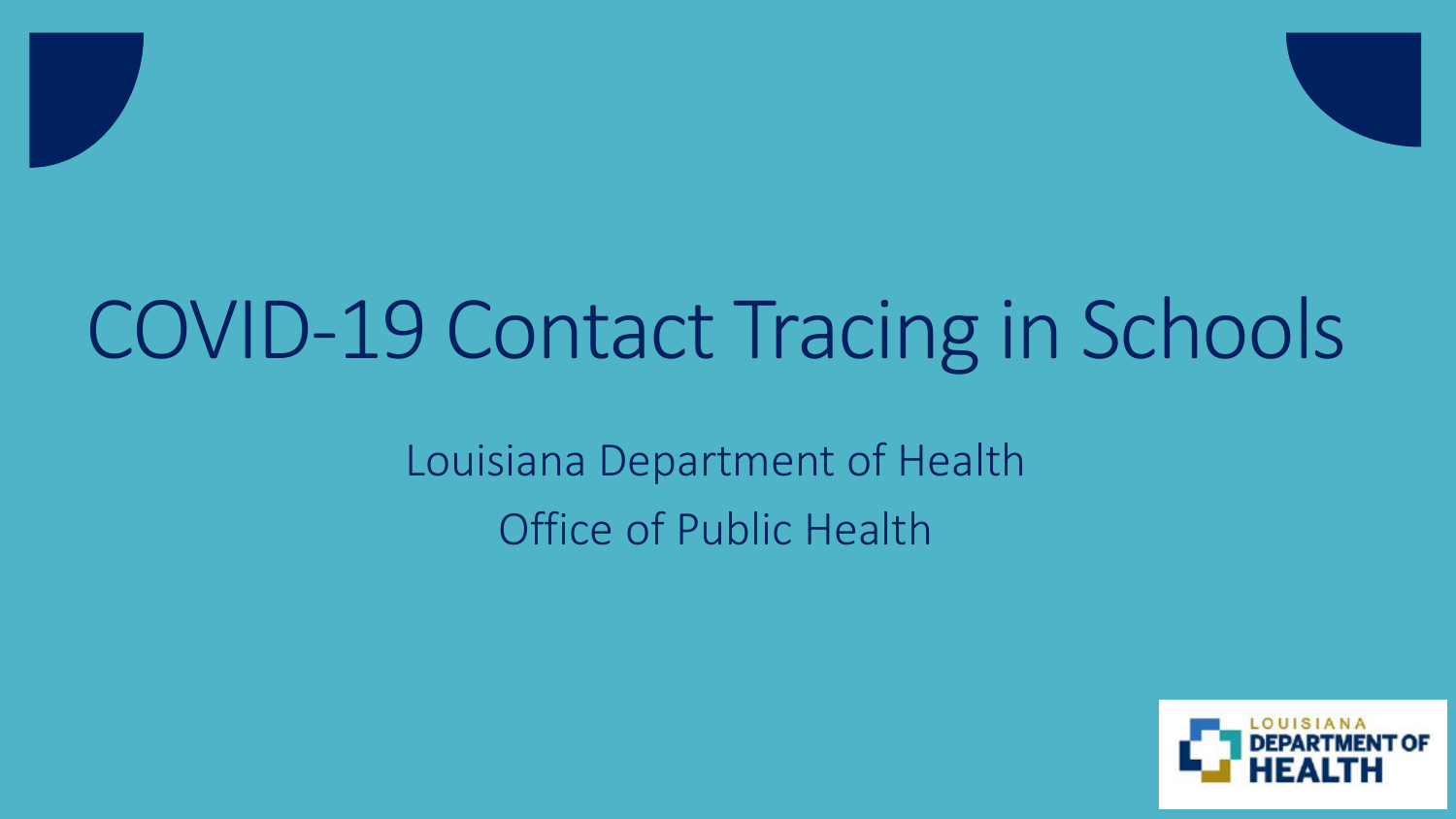# Importance of Contact Tracing

- It is critical to conduct immediate contact tracing and identify all students and staff members who have been in close contact with the infected individual
- Contact tracing should be done individually *for each person* identified with COVID-19 in the school
- Contact tracing slows the spread of COVID-19 by identifying people that *may have been exposed*, asking them to *monitor their health*, and asking them to *self-quarantine*
- Timely and thorough contact tracing can effectively interrupt the chain of disease transmission
- Contact tracing is an important public health intervention to prevent or contain an outbreak

*By keeping those that may have been exposed to COVID-19 away from others, further transmission may be prevented*

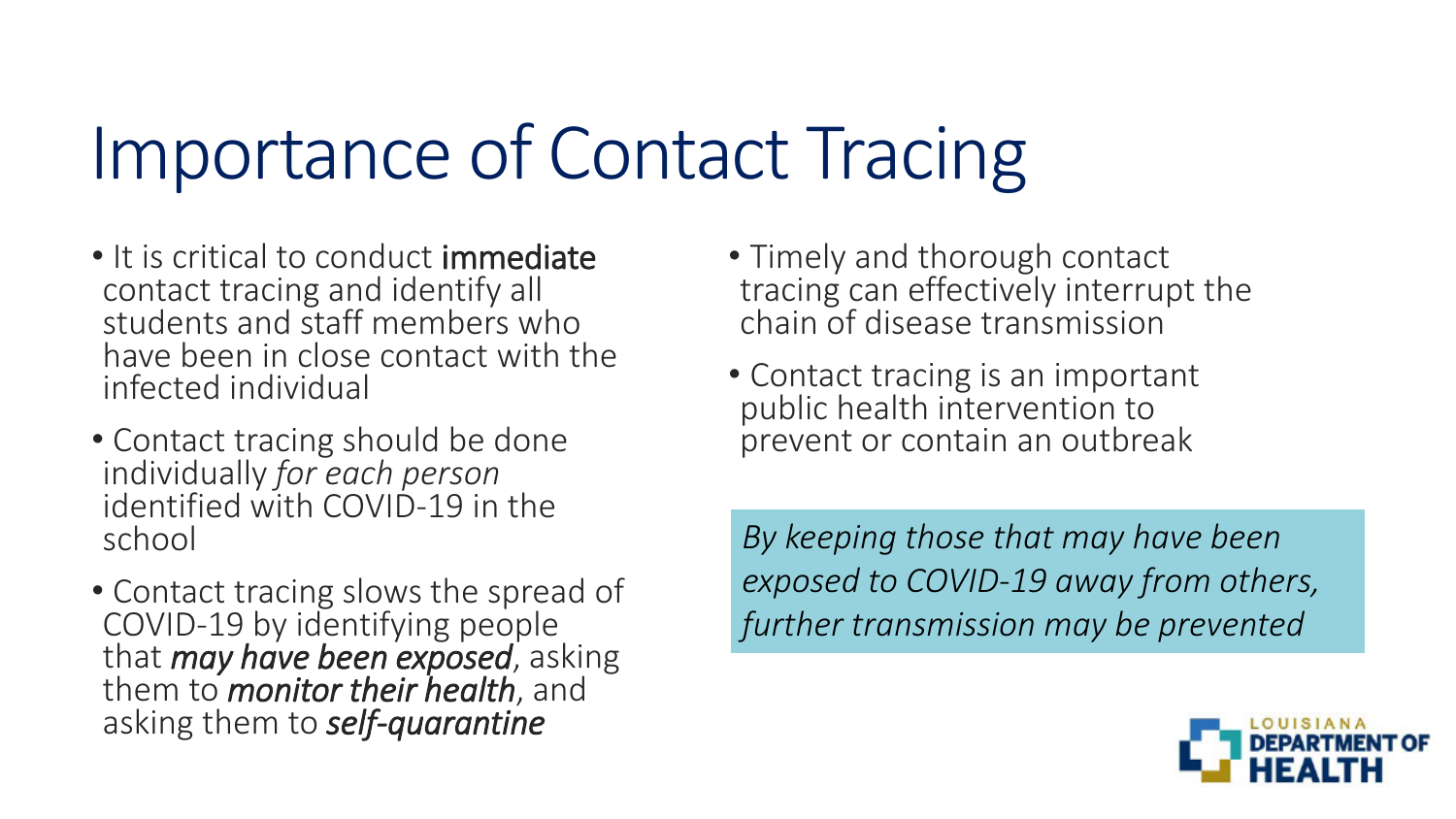# Contact Tracing in Schools



Steps to identify COVID-19 infections and report to LDH



Steps to identify and notify close contacts



Steps to conduct cleaning and disinfection

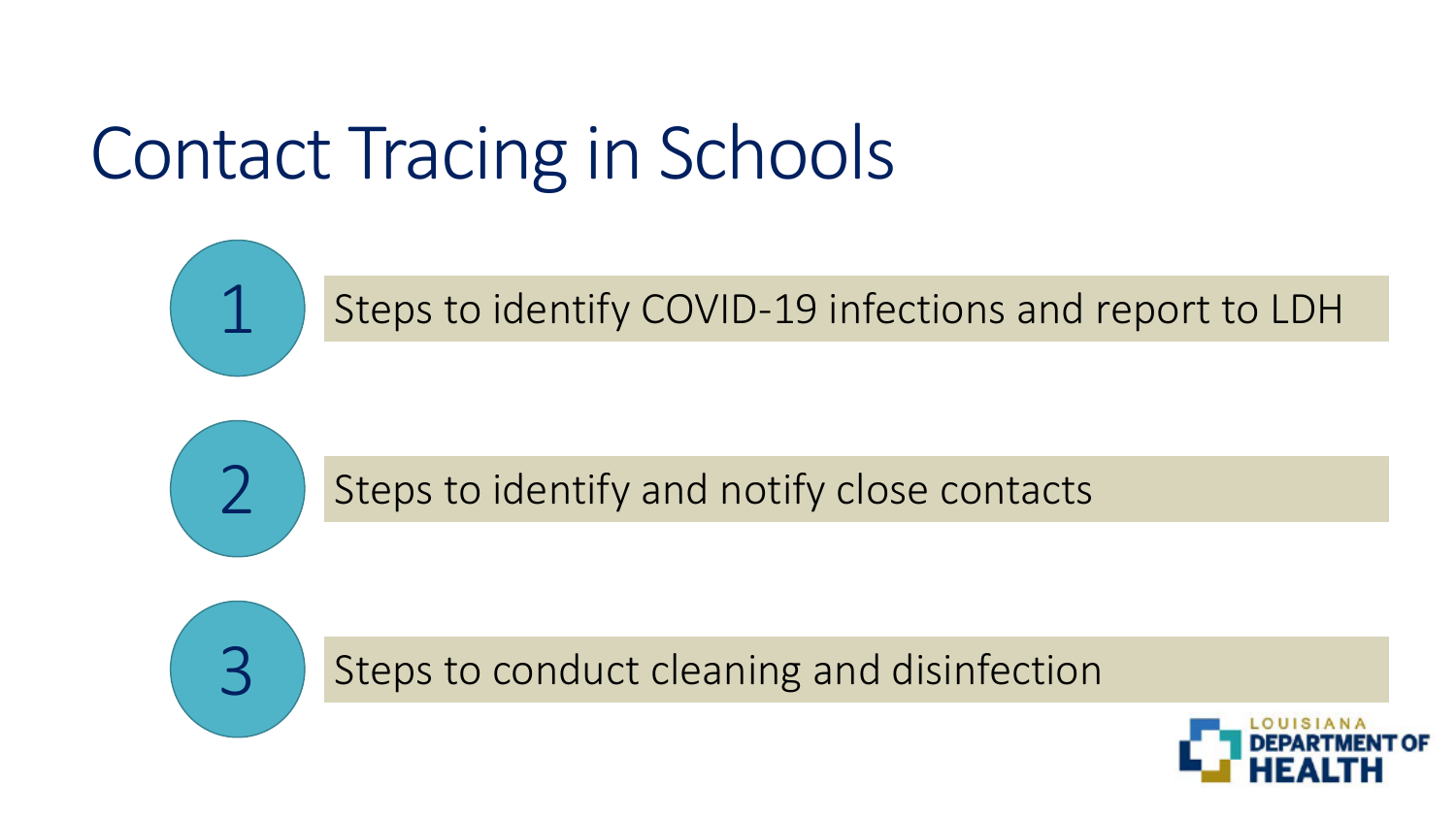

#### Identifying COVID-19 Infections in Schools

| <b>Type of Case</b> | <b>Considered a Case When</b>                                                    |                                                                                                                                                                                               |
|---------------------|----------------------------------------------------------------------------------|-----------------------------------------------------------------------------------------------------------------------------------------------------------------------------------------------|
| Lab-confirmed case  | Positive COVID-19 viral test<br>result (confirmed case)                          | <b>Includes:</b> molecular/PCR or antigen tests                                                                                                                                               |
| Suspect case        | Clinical diagnosis of COVID-19                                                   |                                                                                                                                                                                               |
|                     | <b>OR</b> has at least one of the<br>major COVID symptoms listed<br>to the right | cough, shortness of breath, difficulty breathing, or<br>new changes in sense of smell or taste AND no<br>alternative diagnosis                                                                |
|                     | <b>OR</b> has at least two of the<br>minor COVID symptoms listed<br>to the right | fever (measured or subjective), chills, rigors, muscle<br>ache/myalgia, headache, sore throat,<br>nausea/vomiting, diarrhea, congestion/runny nose<br>or fatigue AND no alternative diagnosis |

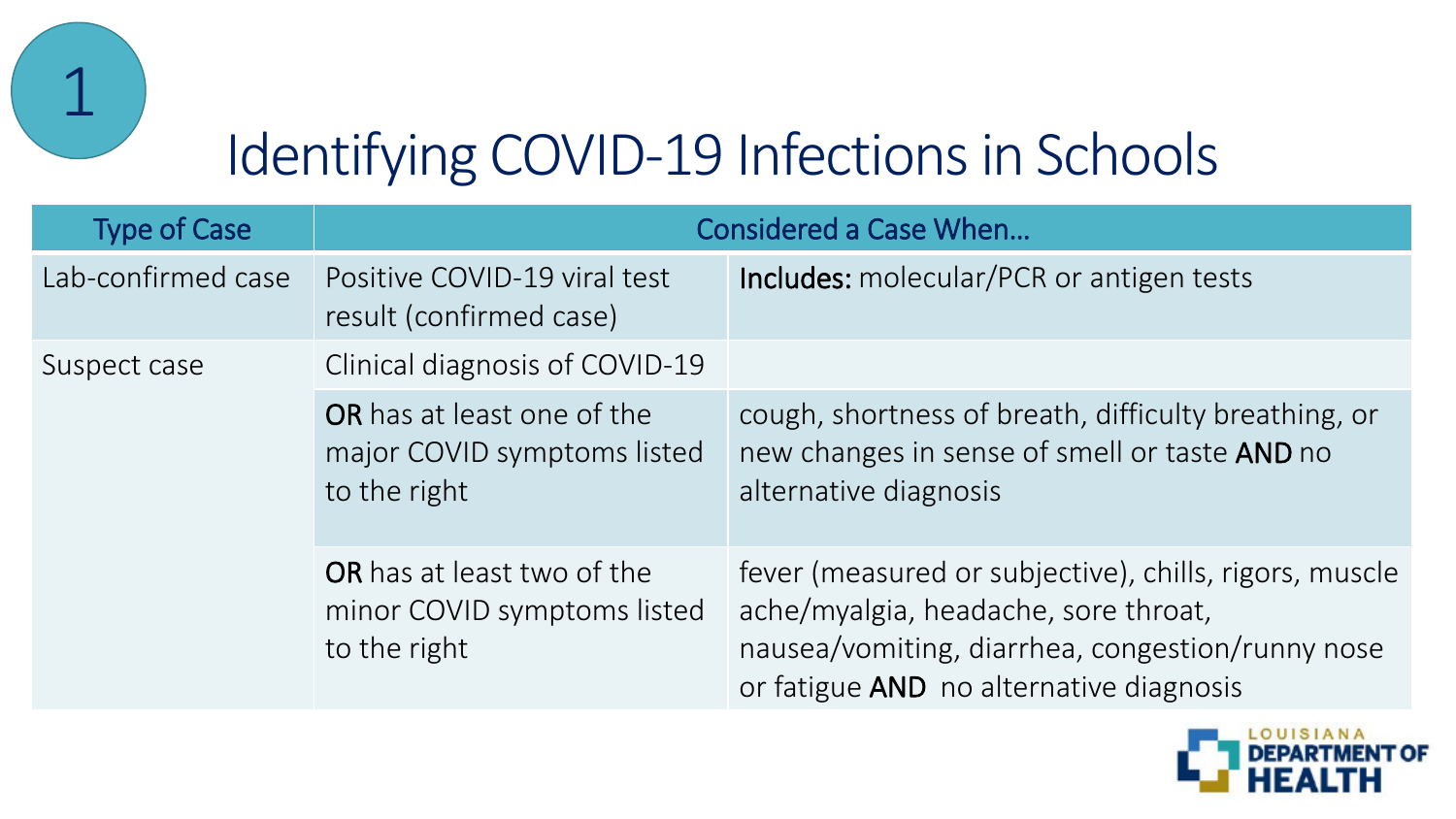#### When Someone Has Symptoms But Does Not Meet Clinical or Laboratory Criteria for COVID-19…

#### They should be sent home and NOT return to school until they are symptom-free for 24 hours

\*\*Note\*\* Contact tracing does not need to be done for these individuals

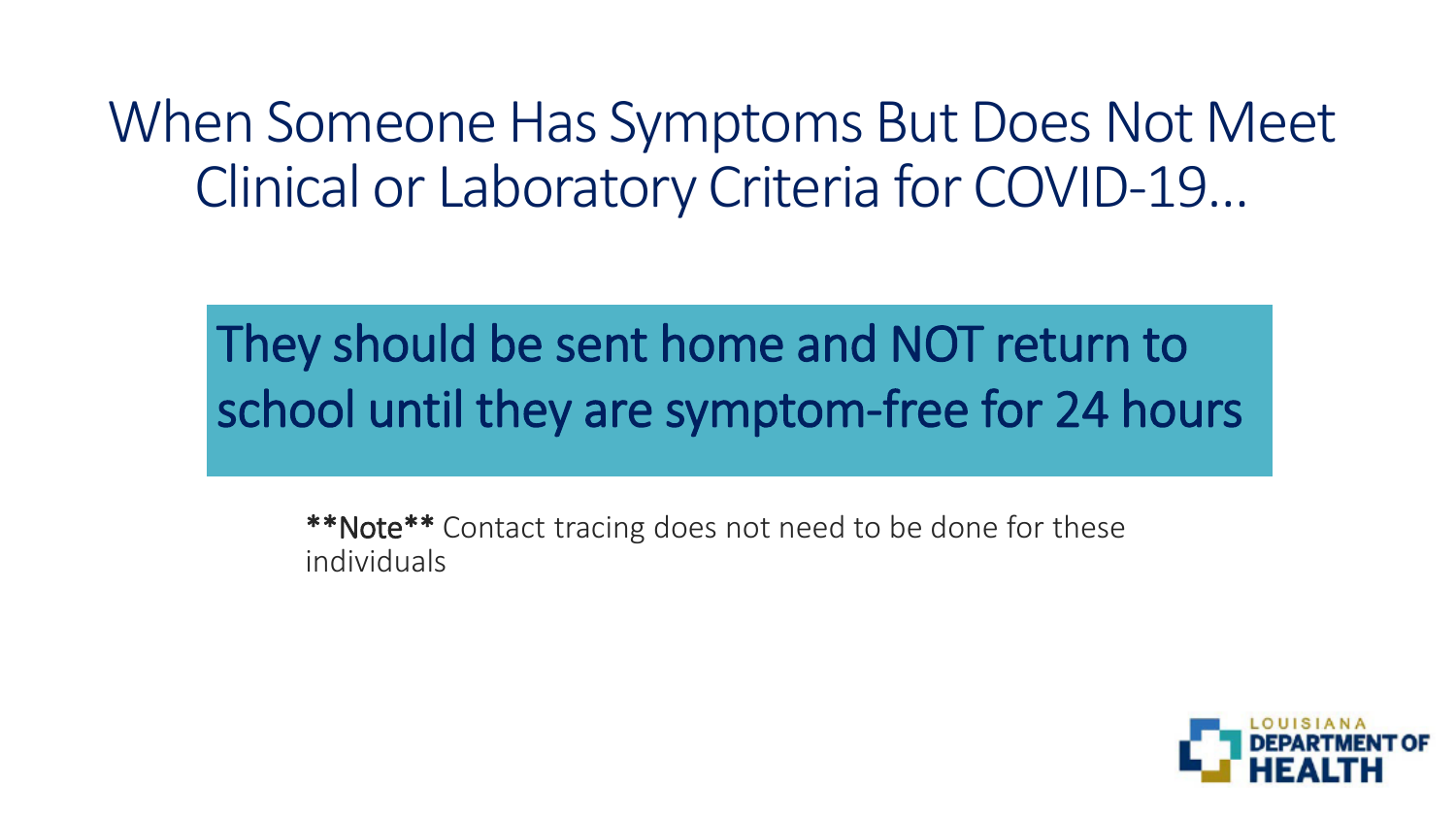## Once COVID-19 Cases Are Identified…

| <b>End of Self-Isolation Criteria</b>                                                                                  |                                                                              |  |  |
|------------------------------------------------------------------------------------------------------------------------|------------------------------------------------------------------------------|--|--|
| For a person with ANY<br>symptom(s):                                                                                   | For a person who remained<br>asymptomatic (i.e., never had<br>any symptoms): |  |  |
| At least 10 days have passed<br>since symptoms first appeared<br><b>AND</b>                                            | At least 10 days have passed<br>since positive test collection<br>date       |  |  |
| At least 24 hours have passed<br>since the resolution of fever<br>without the use of fever<br>reducing medications AND |                                                                              |  |  |
| Other symptoms (e.g., cough,<br>shortness of breath) have<br>improved                                                  |                                                                              |  |  |

#### Isolate and send the person home immediately.

They should **NOT** return to school until the listed "end of self-isolation criteria" are met.

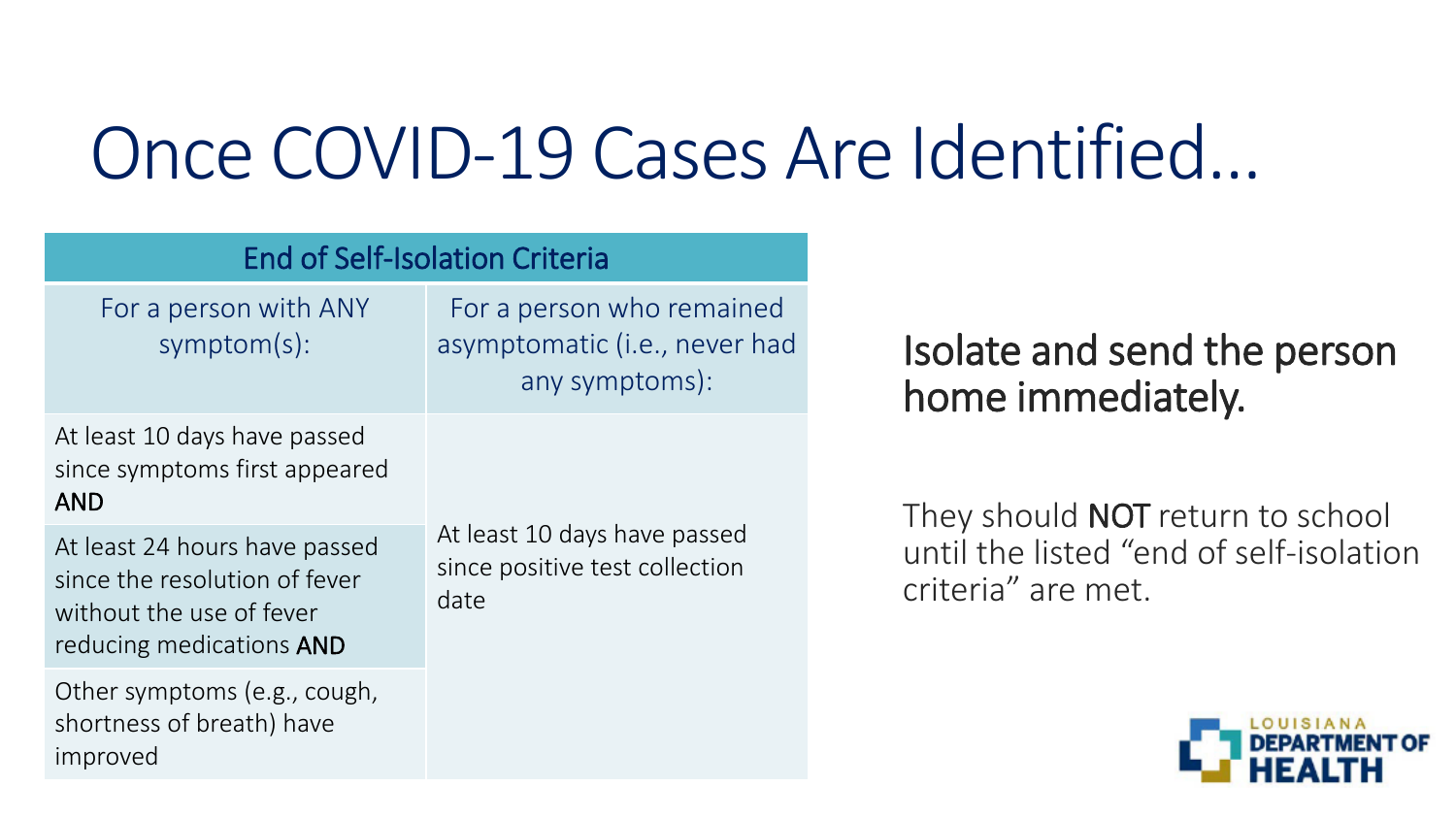## Report the case to LDH

The Louisiana Department of Health (LDH), in consultation with the Louisiana Department of Education (LDOE), has developed an early warning system for COVID-19 in Louisiana schools – the School COVID-19 Reporting Portal.

This case-based secure online reporting system was created to aid schools and public health officials in monitoring and mitigating the potential for school-based outbreaks.

#### Questions?

Contact: [schoolcovidreporting@la.gov](mailto:schoolcovidreporting@la.gov)

[Regional OPH Offices](https://ldh.la.gov/index.cfm/directory/category/13) – for consultation and recommendations upon request

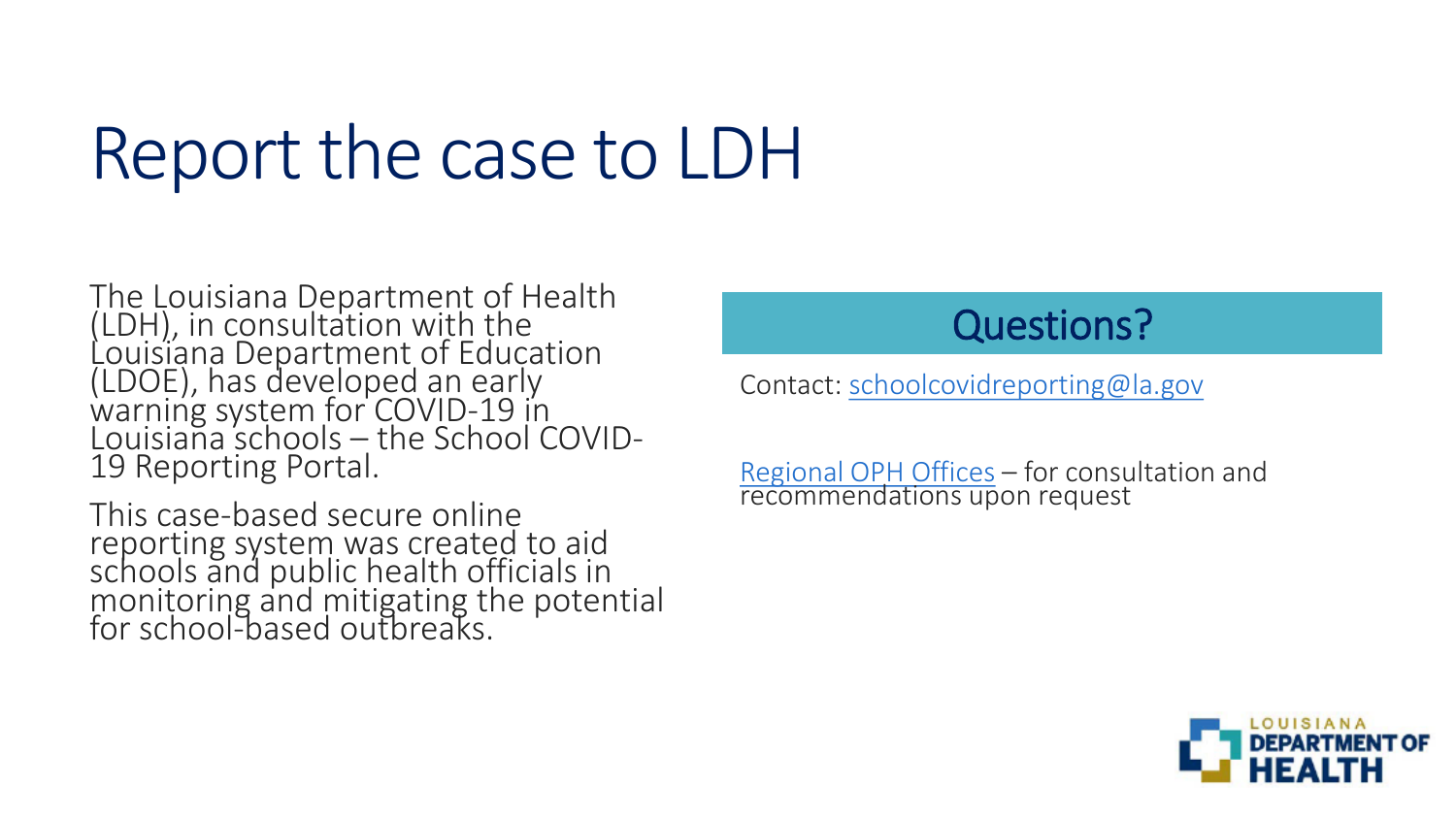

Steps to Identify & Notify Close Contacts of Suspected or Lab-Confirmed COVID-19 Infections

Determine who has been in close contact with the person with COVID-19 infection in school during their infectious period



Ensure close contacts remain out of school until the end of their quarantine period

Consider notifying the entire school community that a person with COVID-19 infection has been identified

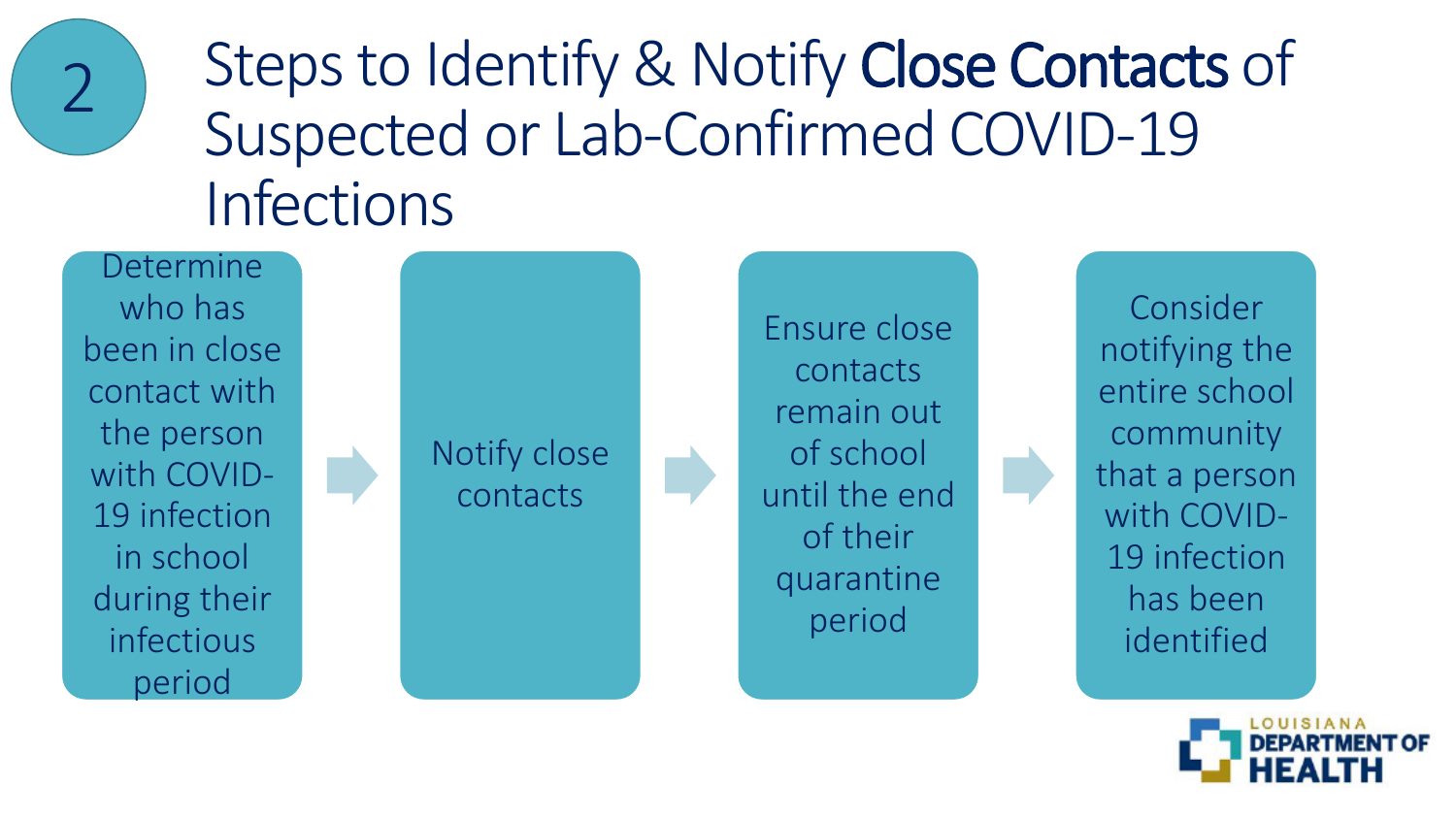

•Close contact is defined as:

- o Being within *6 feet of an infected person for at least 15 minutes* OR
- o Having direct contact with an infected person, including touching, hugging, kissing, or sharing eating or drinking utensils; or if an infected person sneezed, coughed, or somehow got respiratory droplets on another person
- •The Infectious period includes the 48 hours before the day the person became sick (or the 48 hours before specimen collection if asymptomatic) until the person was isolated
- Use of face coverings and plastic dividers are **NOT** considered in determining close contacts, though they do *reduce the risk of transmission.*
- •Identify close contacts that may have occurred during any time or place the person was at school during the infectious period, including in the classrooms, on school buses, during recess or lunch, and during extra-curricular activities.

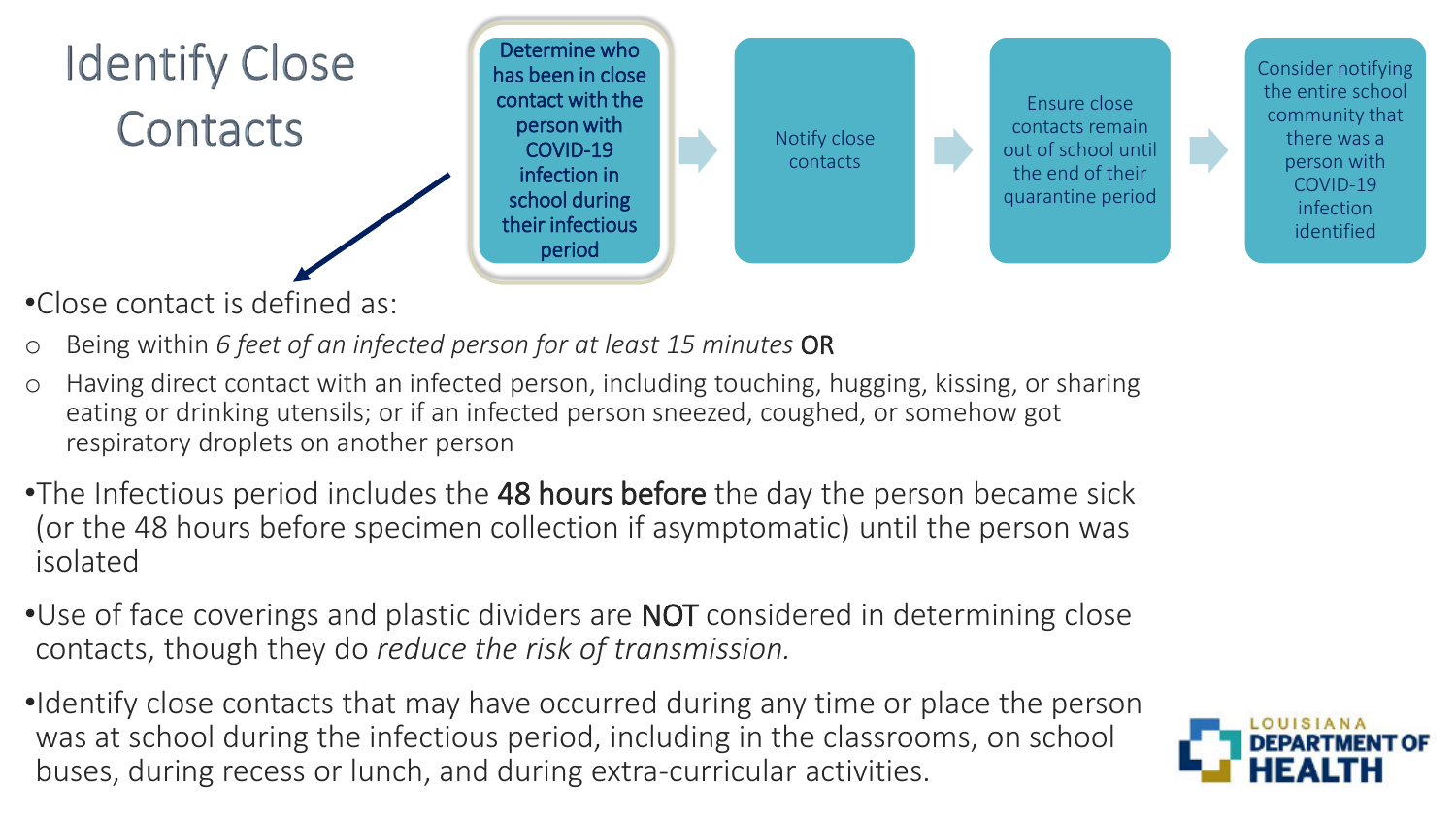

- If a close contact is identified who was diagnosed with COVID-19 by a positive molecular/PCR test within the last *90 days* and
- They do not have symptoms, they do not need to quarantine *unless* symptoms develop.
- They do have symptoms, they should self-quarantine immediately for 14 days and consult with a medical provider to determine if they may have been re-infected with COVID-19 or if symptoms are caused by something else.

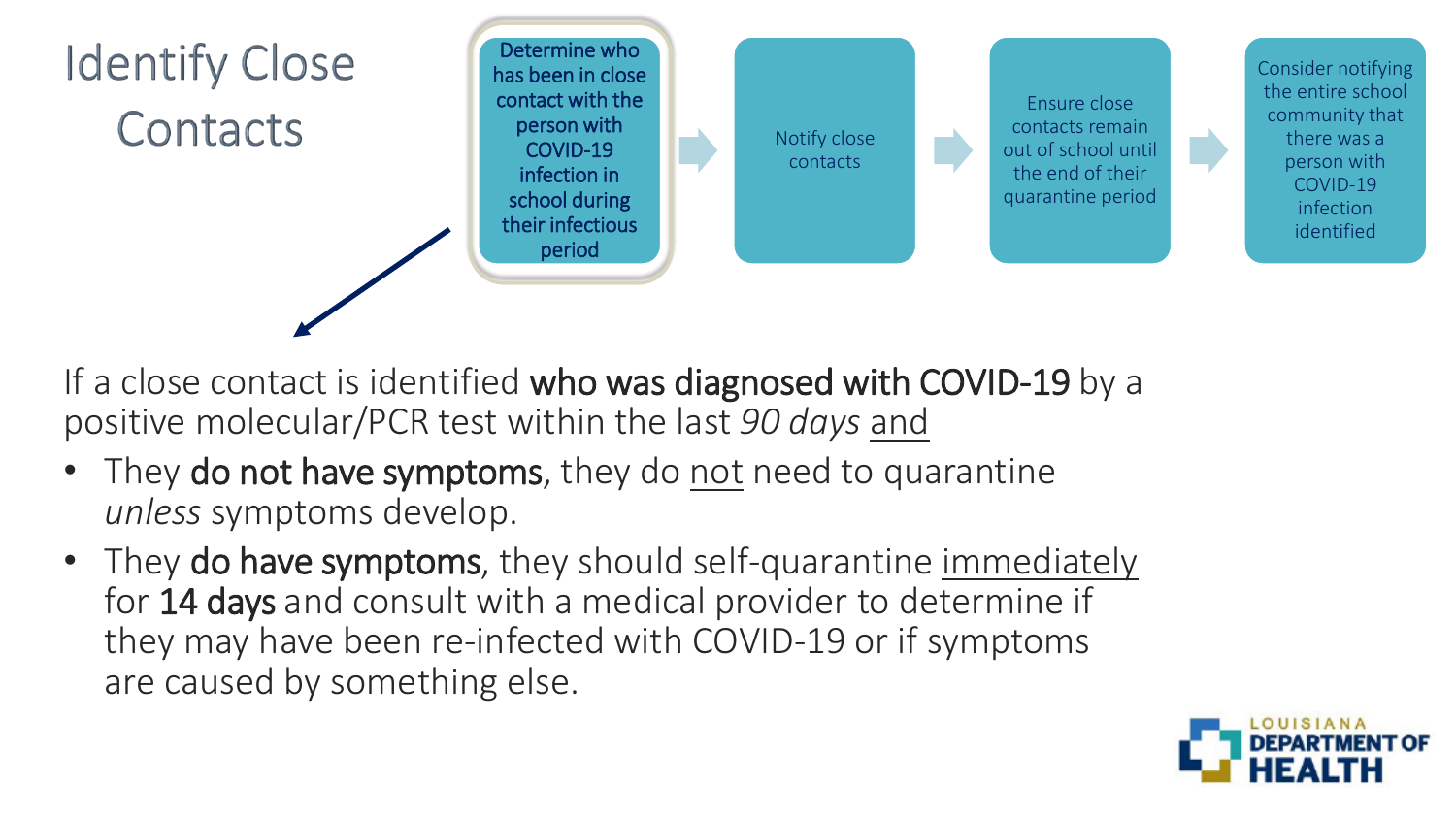#### **Notify Close** Contacts

Determine who has been in close contact with the person with COVID-19 infection in school during their infectious period

Notify close contacts

Ensure close contacts remain out of school until the end of their quarantine period Consider notifying the entire school community that there was a person with COVID-19 infection identified

- •Notify all close contacts that they have been identified as having been exposed to someone who is or may be ill with COVID-19 and will need to *quarantine and stay out of school* for 14 days from the last date they were exposed. A template letter can be provided to the school by the Office of Public Health.
- •Encourage the close contacts to call the Louisiana Department of Public Health Contact Tracers at 1-877-766-2130.

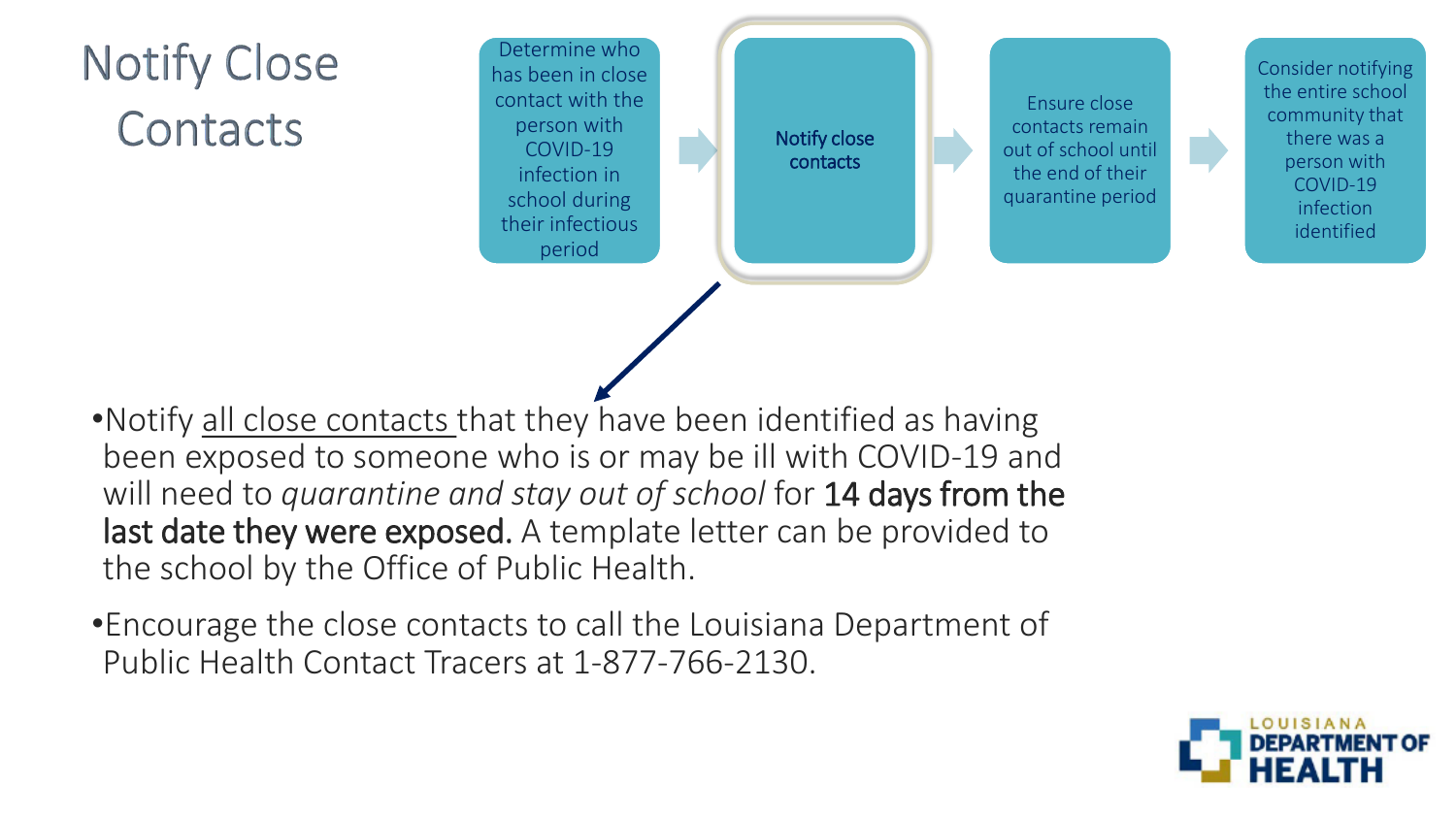

Determine who has been in close contact with the person with COVID-19 infection in school during their infectious period

Notify close contacts

Ensure close contacts remain out of school until the end of their quarantine period Consider notifying the entire school community that there was a person with COVID-19 infection identified

- •Close contacts should not return to school until 14 days have passed from the last date they were exposed.
- •If a close contact in quarantine becomes symptomatic and tests positive, they would be considered a case as of the day their symptoms began and would need to follow "end of self-isolation criteria" found on Slide 6 to return to school.
- •If a close contact in quarantine becomes symptomatic but is not tested, they would be considered a case as of the day their symptoms began and would need to follow "end of self-isolation criteria" found on Slide 6 to return to school or 14 day quarantine, whichever is longer.
- •If a close contact in quarantine tests positive but does not develop symptoms, they would be considered a case as of they day their test was collected and would need to follow "end of self-isolation criteria" found on Slide 6 to return to school.
- •If a close contact tests negative during their quarantine period, they should remain in quarantine for the duration of the 14 days and monitor for the development of symptoms at any time during the quarantine period.

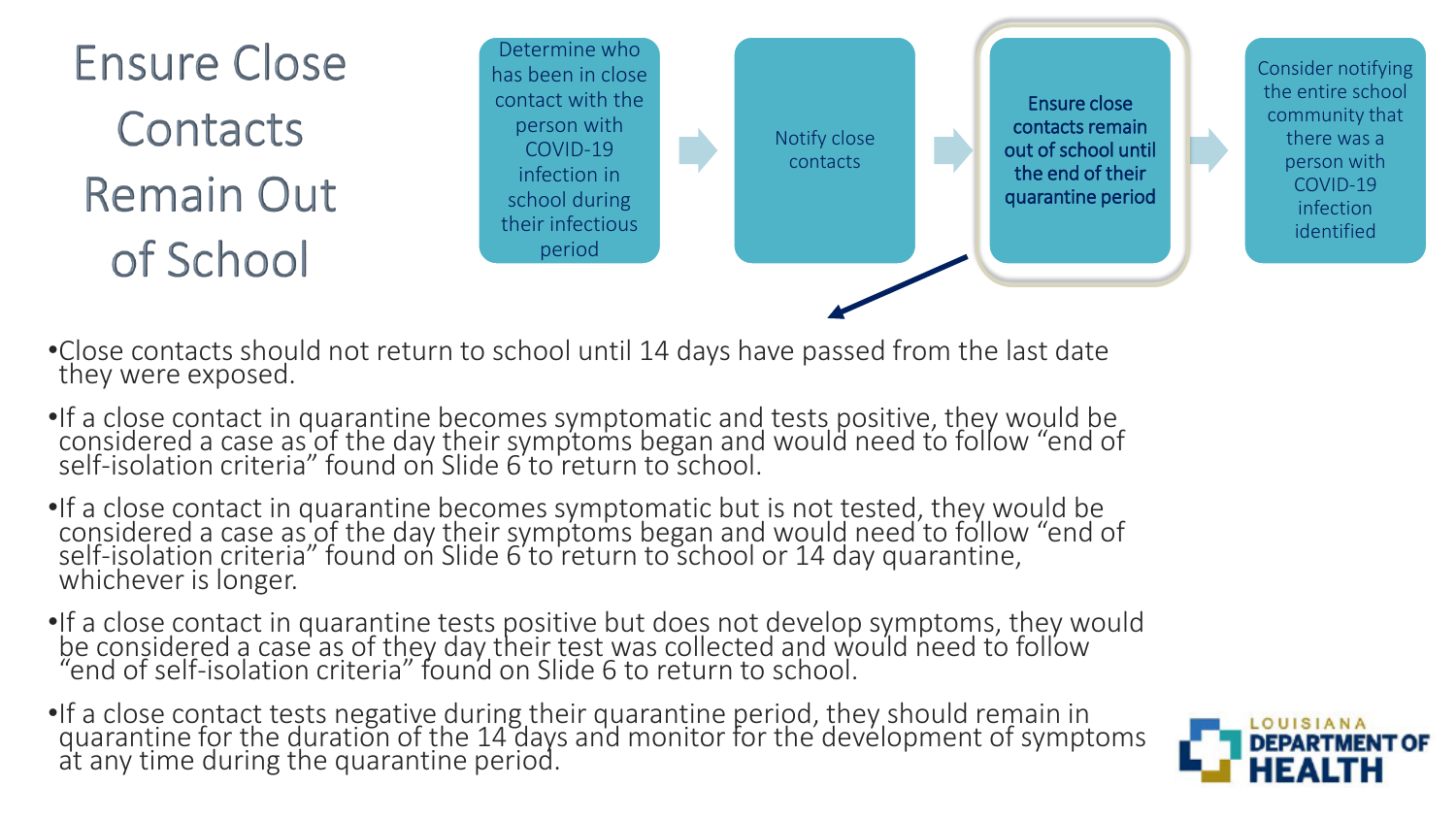# If a negative PCR test is received on a suspect case

- •The symptomatic person with a negative PCR test result may return to school after they are symptom free for 24 hours
- •Quarantine of close contacts may be immediately discontinued and those individuals may return to school
- •Please update the entry in the online reporting form that this person tested negative by PCR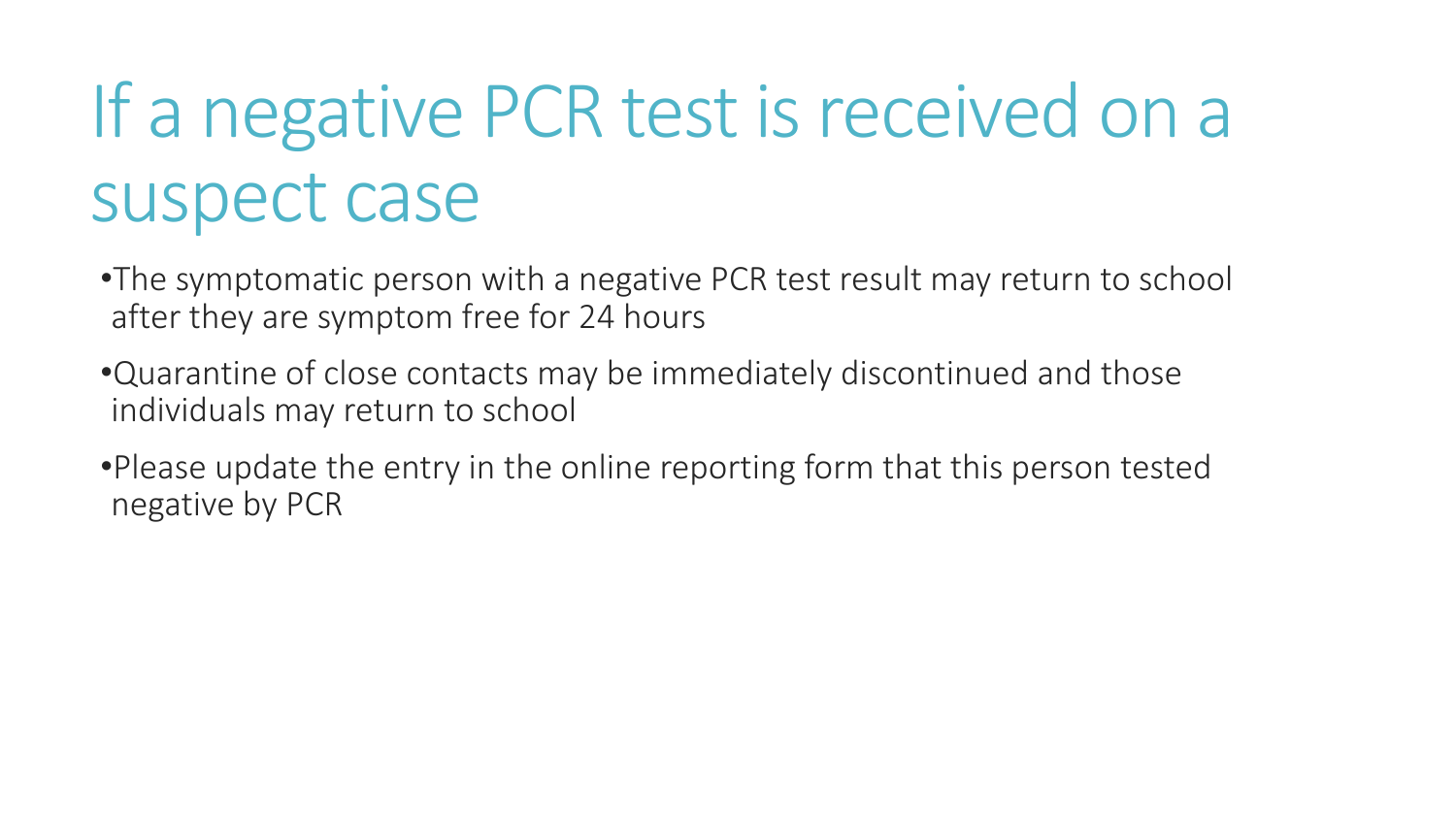Consider Notifying the **Entire School** Community

Determine who has been in close contact with the person with COVID-19 infection in school during their infectious period

Notify close contacts

Ensure close contacts remain out of school until the end of their quarantine period Consider notifying the entire school community that there was a person with COVID-19 infection identified

OPH recommends considering notifying the entire school community that there was a person with COVID-19 infection identified and close contacts *have been notified* 

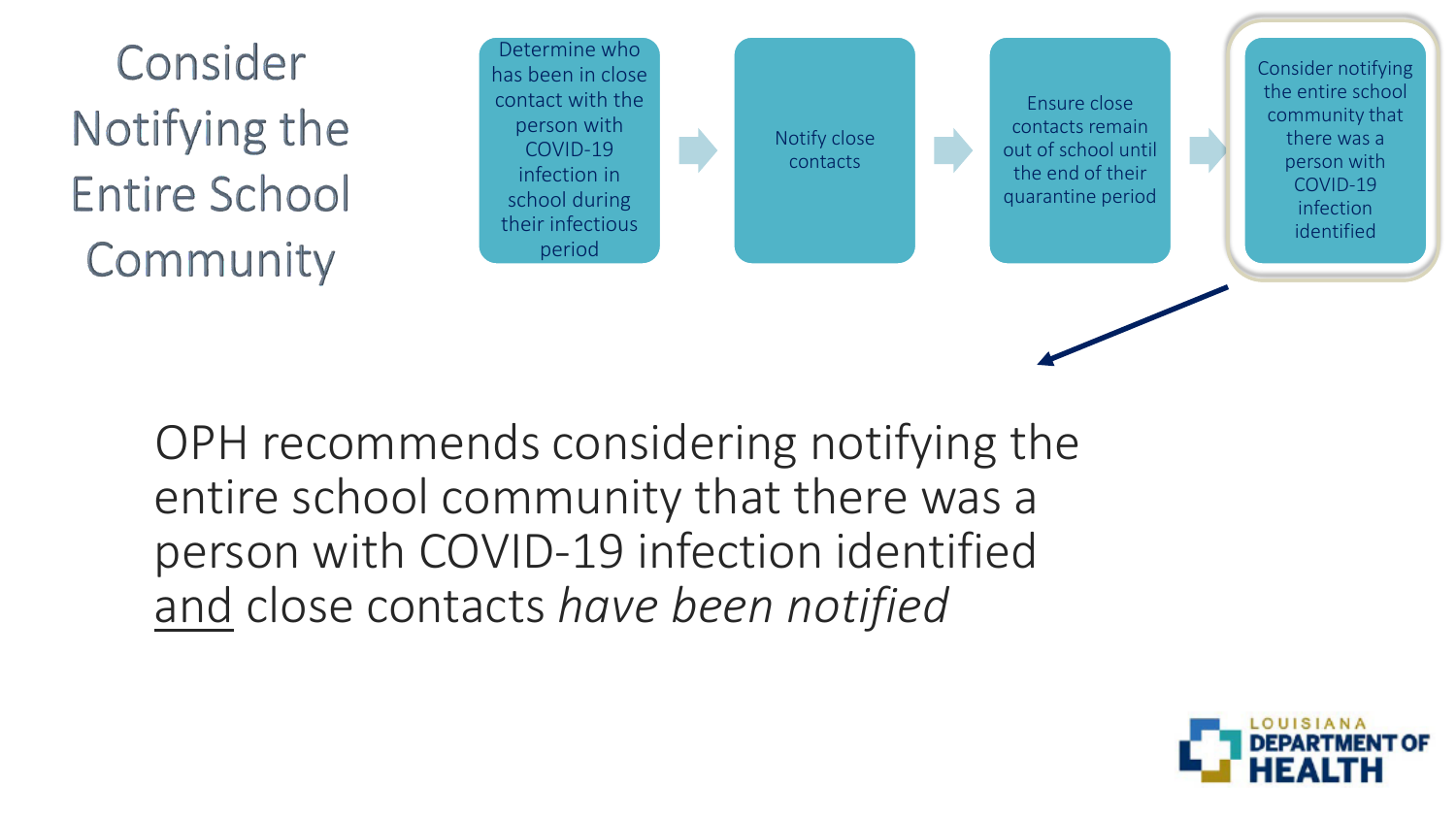

#### Cleaning & Disinfection According to CDC Guidelines

Close off areas used by the persons with COVID-19 and wait as long as practical before cleaning and disinfection to minimize potential for exposure to respiratory droplets

Open outside doors and windows to increase air circulation in the area



If possible, wait up to 24 hours before beginning cleaning and disinfection

Clean and disinfect all areas (e.g., offices, bathrooms, and common areas) used by the person(s) with COVID-19, focusing especially on frequently touched surfaces



Surfaces should be cleaned using soap (or a detergent) and water prior to disinfection.

For disinfection, most common EPA-registered household disinfectants should be effective against the virus that causes COVID-19.

Check [EPA's list of disinfection products](https://www.epa.gov/pesticide-registration/list-n-disinfectants-use-against-sars-cov-2-covid-19).



See full [CDC Cleaning, Disinfection, and Hand Hygiene in Schools Guidance.](https://www.cdc.gov/coronavirus/2019-ncov/community/schools-childcare/clean-disinfect-hygiene.html)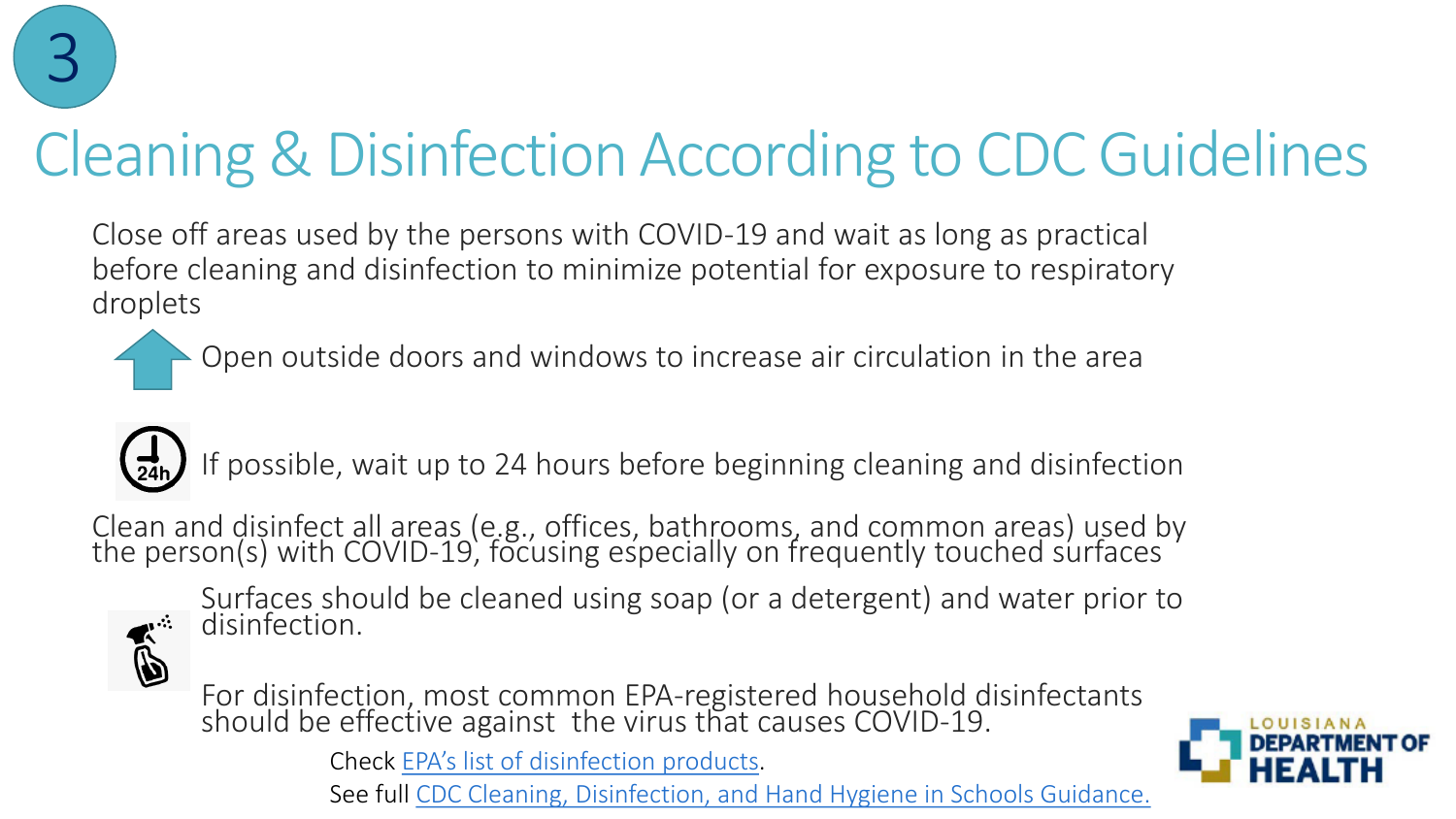# School Resources Online

#### [ldh.la.gov/cv19schools](https://ldh.la.gov/index.cfm/page/4029)

#### Secretary **LET LOUISIANA**<br>LET DEPARTMENT OF HEALTH **DR. COURTNEY N. PHILLIPS <BACK TO LDH** COVID-19 Louisiana.gov > LDH > Louisiana Coronavirus COVID-19 **ABOUT COVID-COVID-19 Resources for Schools** 19 **COMMUNITY E. LA School Reporting Guide** - This user guide provides step-by-step **TESTING** instructions for reporting COVID-related illnesses among school **CENTERS** students or staff. **CONTACT** • COVID Schools Worksheet - This tool assists schools with collecting **TRACING** important information when a parent or staff member calls to report a COVID-related illness. **COVID-19 NEWS ELDH COVID Contact Tracing in Schools** - This is a step-by-step guide for responding to a COVID-related illness in a school, including COVID-19 guidance for how to identify close contacts in a school setting. **OUTBREAKS** ■ Contact Tracing Worksheet for School Staff and Parents - This form can be provided to parents or staff awaiting test results to help **GUIDANCE & RESOURCES** them identify close contacts and be ready to relay the information to the LDH contact tracing team. **HEALTH WORK** PPE for Schools - This one-page guide provides information about the appropriate use of personal protective **CONNECT** equipment in schools.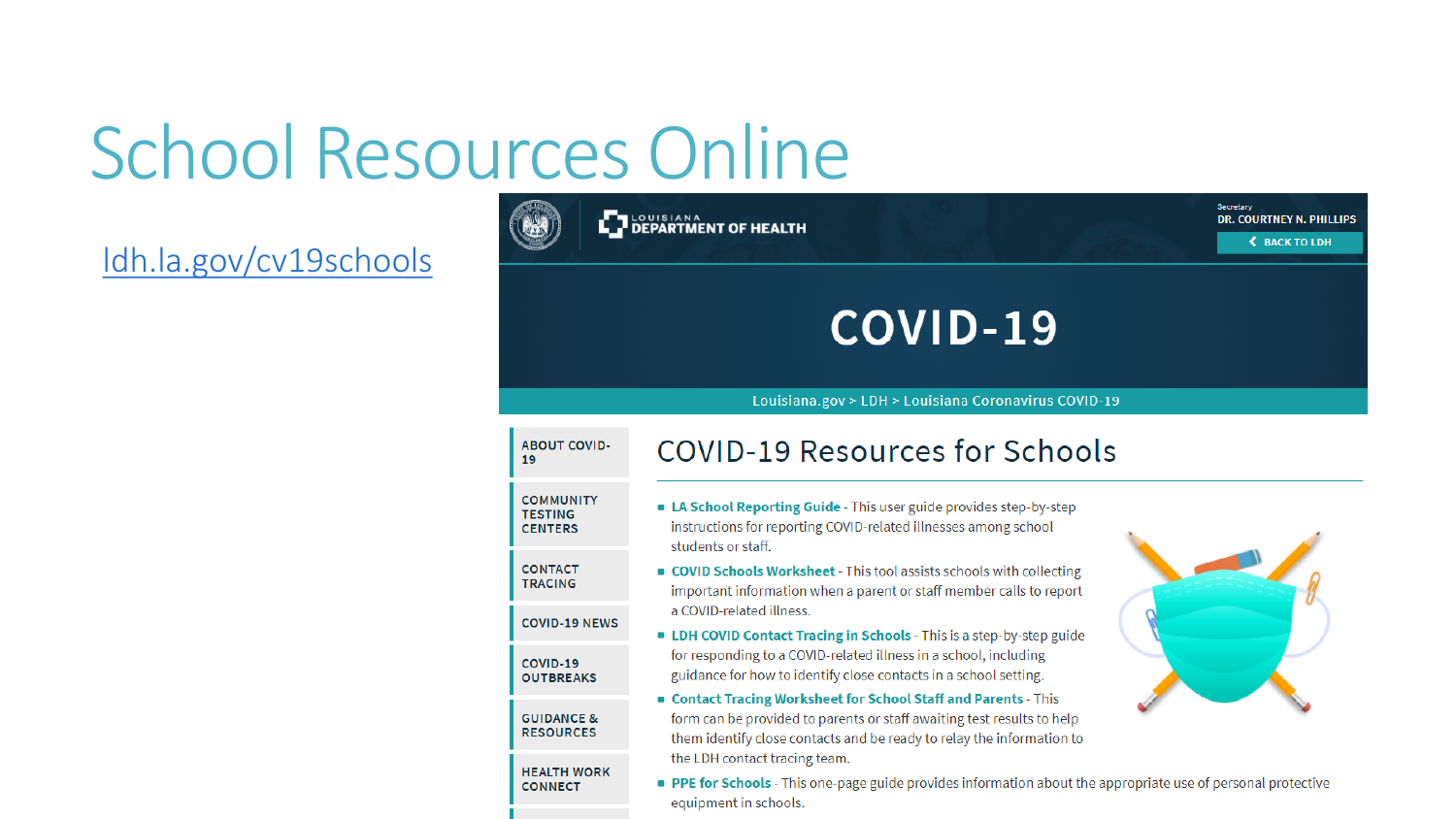# School COVID-19 Reporting Portal

Instructions and Demo

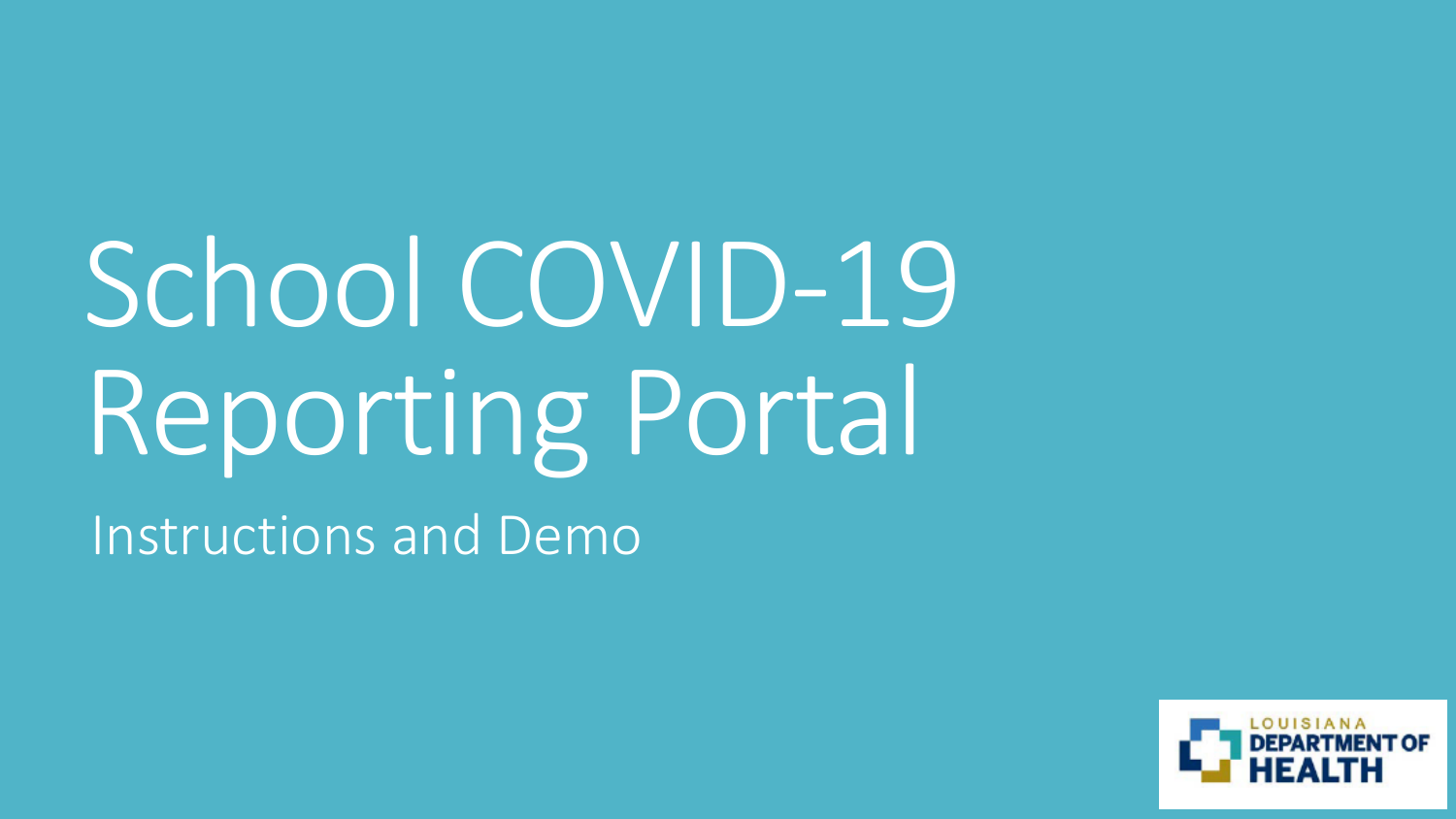#### SCHOOL REGISTRATION SUMMARY

School administrators will receive an email with a link to COVID-19 Reporting; this link is specific to your school. If you are unsure who your school administrator is or you have not received a link, please email schoolcovidreporting@la.gov.



1

Click the COVID-19 Reporting link to access the reporting portal for your school. You will have the chance to set a password which will be used for all reporting in your school and must be retained to use the system.



Share the COVID-19 Reporting link and password with other personnel who will need to access this system. For all those who expect to use the system, we recommend bookmarking the link to your browser for ease of access. If for some reason the link is lost, please reach out to schoolcovidreporting@la.gov for assistance.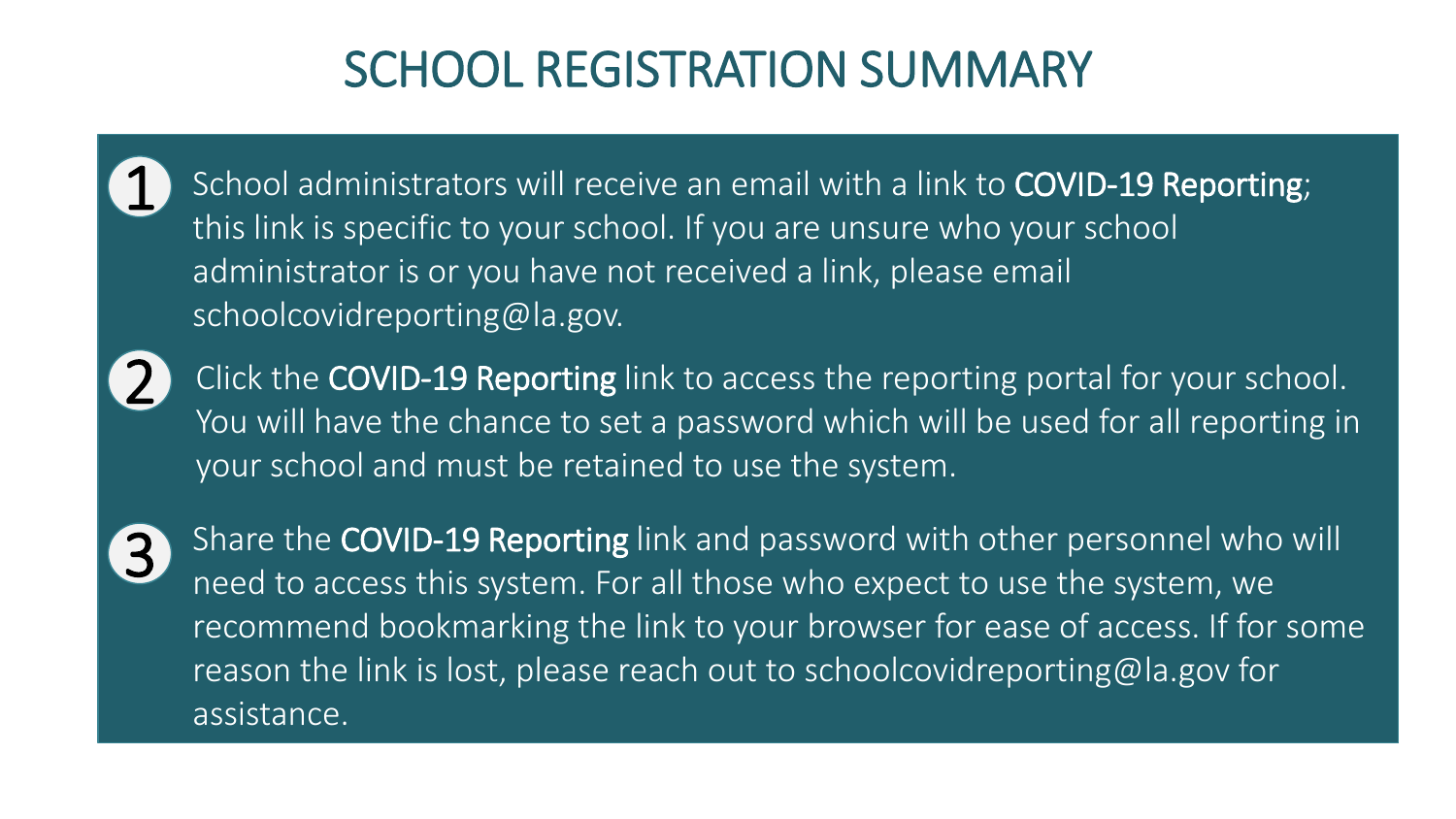#### WHO SHOULD BE ENTERED INTO THIS SYSTEM? All Confirmed and Suspect Cases



All individuals who have tested positive for COVID-19 (SARS-CoV-2) by viral or molecular testing (Confirmed Case)



Any individual who has one of the Major Symptoms: a cough, shortness of breath, difficulty breathing, or new loss of taste or smell without an alternative diagnosis (Suspect Case)



Any individual who has two or more Minor Symptoms without an alternative diagnosis (Suspect Case)